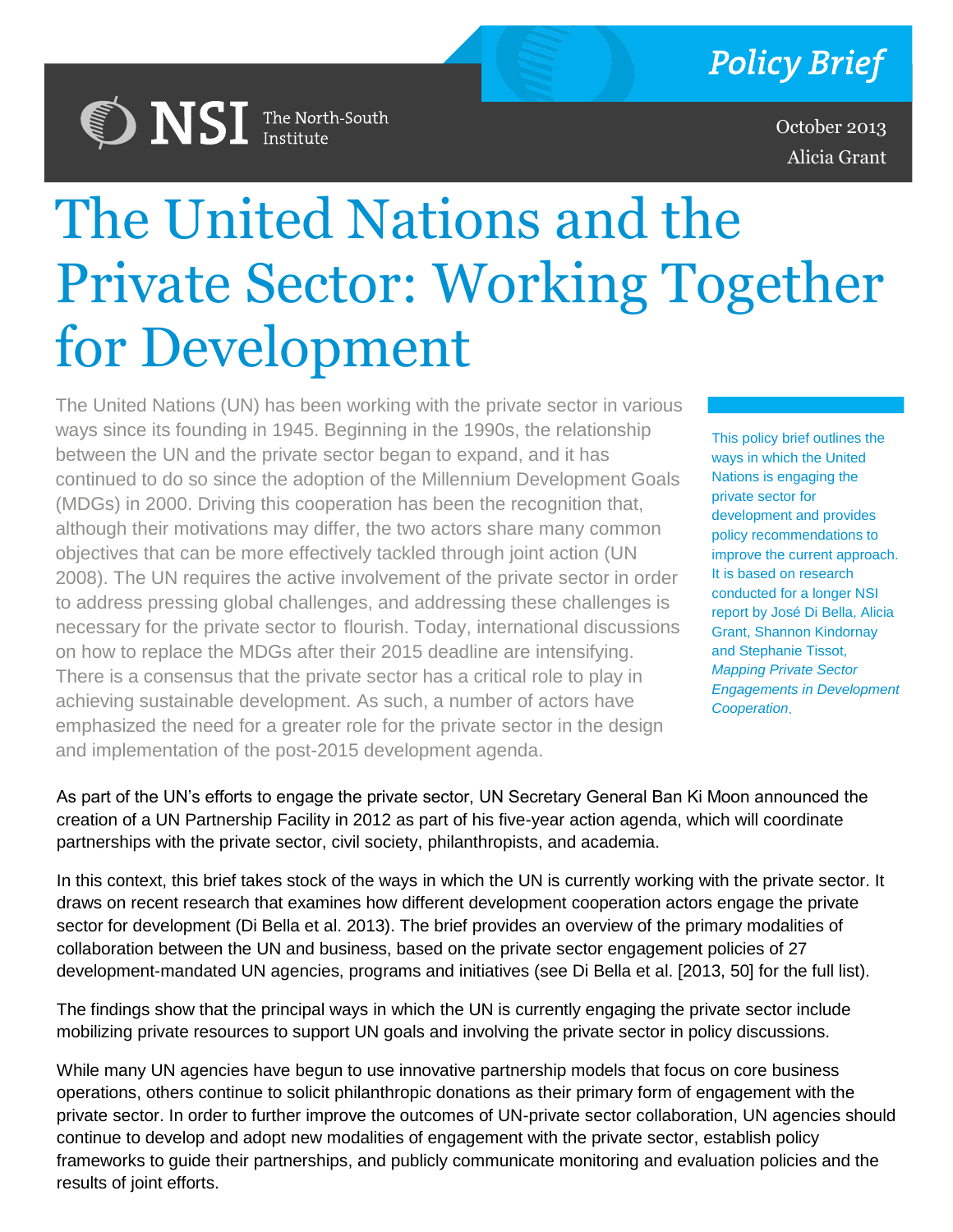## Modalities of UN engagement with the private sector

Table 1 presents an overview of the various modalities of UN-private sector engagement. The modalities that feature most prominently amongst UN agencies are policy dialogue and donations.

| <b>Modality</b>                       | <b>Definition</b>                                                                                                                                                              | <b>Example</b>                                                                                                                                                                                                                                                                                                          |
|---------------------------------------|--------------------------------------------------------------------------------------------------------------------------------------------------------------------------------|-------------------------------------------------------------------------------------------------------------------------------------------------------------------------------------------------------------------------------------------------------------------------------------------------------------------------|
| <b>Capacity</b><br><b>Development</b> | Assistance/knowledge/training<br>provided with the aim of<br>enhancing the ability of actors to<br>perform functions, solve<br>problems, and achieve<br>objectives.            | The Human Rights and Business Learning tool, a joint<br>initiative of the Office of the High Commissioner for<br>Human Rights and the UN Global Compact, helps<br>enable companies to implement human rights in their<br>core business operations.                                                                      |
| <b>Finance</b>                        | Transfers for which repayment is<br>required (e.g. loans, guarantees,<br>insurance and equity financing).                                                                      | The international Fund for Agricultural Development<br>provides loans to set up government-backed equity<br>funds used to support private rural businesses.                                                                                                                                                             |
| Grants /<br><b>Donations</b>          | Transfers made in cash, goods,<br>or services for which no<br>repayment is required.                                                                                           | The Joint UN Programme on HIV/AIDS receives cash<br>donations to support AIDS prevention, treatment, and<br>care and support activities, and in-kind contributions<br>such as the donation of advisory services, personnel,<br>printing, office facilities, equipment, supplies and<br>access to distribution networks. |
| Knowledge<br><b>Sharing</b>           | Reciprocal dialogue between<br>actors with the aim of sharing<br>best practices.                                                                                               | The Food and Agriculture Organization provides<br>technical advice and information on food and<br>agriculture to the private sector, and receives data<br>and information on market trends and emerging<br>technologies from the private sector.                                                                        |
| <b>Policy</b><br><b>Dialogue</b>      | Discussion among stakeholders<br>with the aim of bringing about or<br>encouraging a change in policy or<br>behaviour, or adoption of best<br>practices and specific standards. | The UN Global Compact articulates ten principles in<br>the areas of human rights, labour, the environment,<br>and anti-corruption, and requires participants to make<br>the principles an integral part of their operations.                                                                                            |

#### **Table 1: Modalities of UN-Private Sector Engagement**

We used a simple coding method to identify the ways in which the UN engages the private sector. An organization was counted as participating in a particular modality if the organization's website or private sector policy document identified that modality as a form engagement. Researchers did not examine the number of engagements under each modality. Figure 1 presents the findings from the data collected. It shows the percentage of UN agencies<sup>1</sup> engaging in each modality. For example, about 80 percent of UN agencies

 $\overline{\phantom{a}}$ 

examined receive donations from the private sector while just over 30 percent participate in knowledge sharing.

The results demonstrate that the UN engages with the private sector primarily through policy dialogue and the receipt of donations.

#### Grants/Donations

For most UN agencies, harnessing private resources to support their activities is a key component of their engagement with the private sector. The vast majority of UN agencies receive donations, both cash and inkind, from private companies to support their activities, making this the most common

 $1$  Also includes the Organisation for Economic Cooperation and Development, as per the larger study from which the figure was drawn.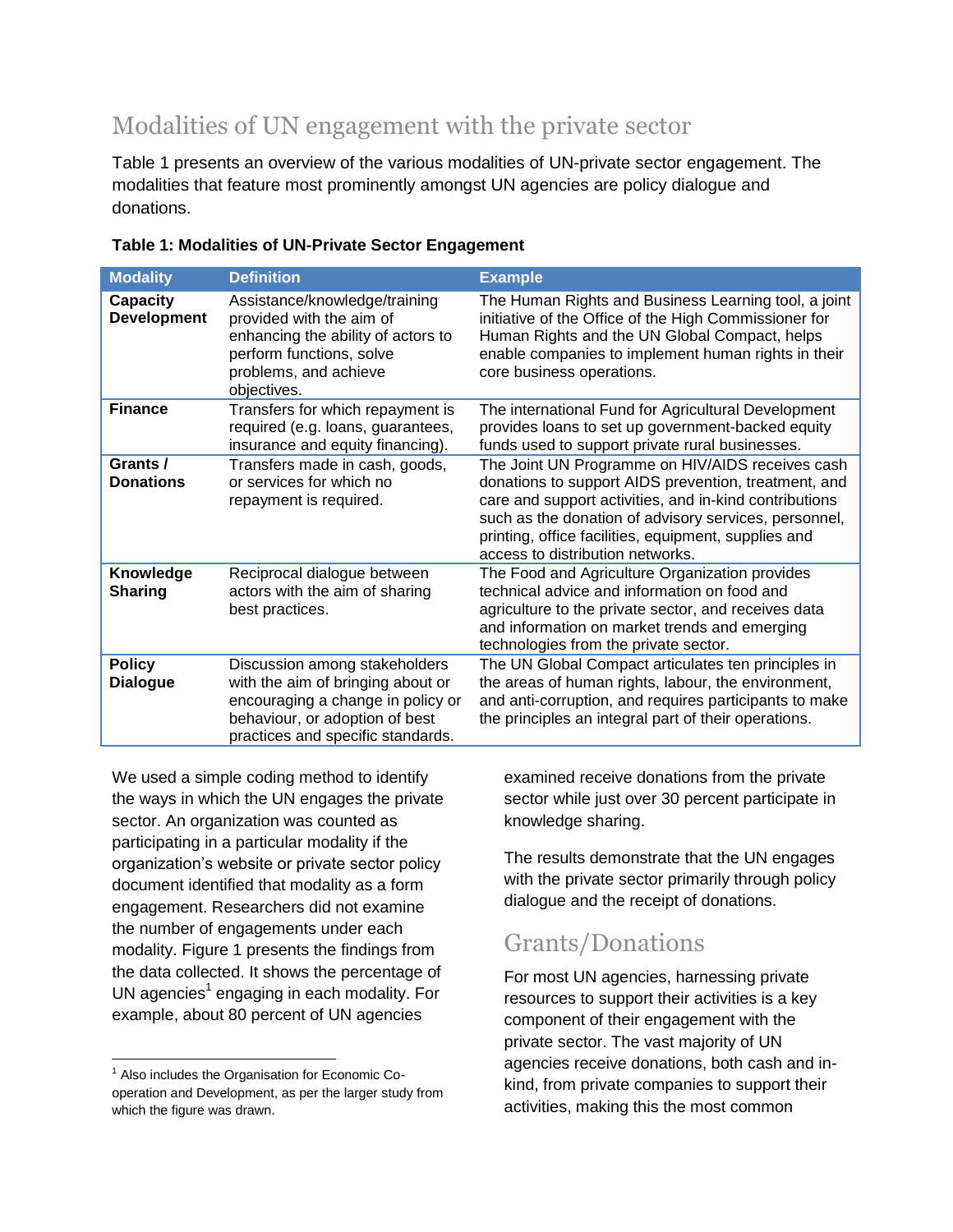modality of engagement between the UN and the private sector. Donations can include pure philanthropic giving, core business-related giving, such as cause-related marketing, or other contributions such as employee volunteer programs. A small number of UN agencies also provide grants to the private sector. For instance, IFAD supports several government-backed equity funds, matching grants and multi-donor trust funds.

### Policy dialogue

The UN is increasingly seeking to support multi-stakeholder policy discussions that involve a range of public and private actors.

In some cases, this can mean including the private sector in national and international policy discussions in order to bring their perspectives into the policy-making process. For instance, UNAIDS encourages private sector participation in discussions about more effective AIDS policies and ways to accelerate the development of new and more affordable HIV medicines. In other cases, policy dialogue is aimed at improving the development impacts of private investment through formal agreements that set standards of conduct for the private sector. For example, the Principles for Responsible Agricultural Investment, a joint initiative of IFAD, the Food and Agriculture Organization (FAO), the UN Conference on Trade and Development (UNCTAD), and the World Bank, comprise seven principles intended to guide both governments and the private sector in ensuring the social and environmental sustainability of agricultural investments.

A key driver behind these initiatives is the increasing push for corporate social responsibility (CSR). By signing on to these agreements, companies are able to demonstrate their commitment to social or environmental principles.



**Figure 1. Prominent modalities of UN-private sector engagement**